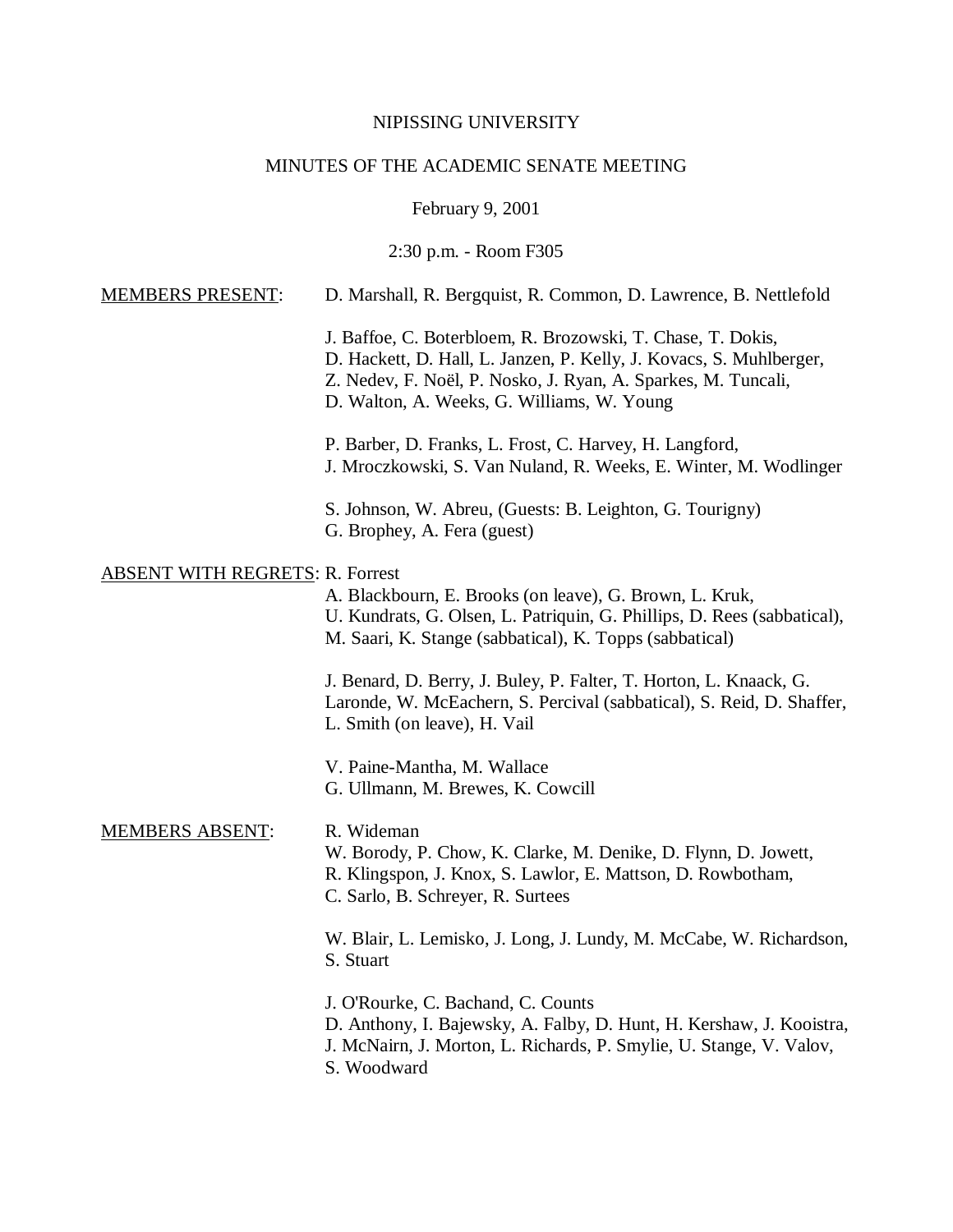MOTION #1: Moved by M. Saari, seconded by L. Janzen that the minutes of the regular meeting of the Academic Senate dated January 12, 2001 be adopted. CARRIED

#### ANNOUNCEMENTS

There were no announcements from the President.

Dr. Ron Common stated that a Town Hall meeting would be held on Wednesday, February 14, to discuss the laptop initiative. All students and faculty are invited.

The students attempted to bring a report forward but it was disallowed since it was determined to be inappropriate as an Announcement. The Speaker ruled it out of order and encouraged the students to present their motion to receive a report under New Business.

#### University Curriculum Committee

| <b>MOTION #2:</b> | received.<br><b>CARRIED</b>                                                                                                                                                                          | Moved by D. Lawrence, seconded by H. Langford that the Report of<br>the University Curriculum Committee dated January 31, 2001 be |  |
|-------------------|------------------------------------------------------------------------------------------------------------------------------------------------------------------------------------------------------|-----------------------------------------------------------------------------------------------------------------------------------|--|
| MOTION #3:        | Moved by D. Lawrence, seconded by M. Saari that the Curriculum<br>Committee recommends to Senate the following courses as an<br>omnibus motion, for addition to the Senate approved list of courses: |                                                                                                                                   |  |
|                   | SOCI 4346E                                                                                                                                                                                           | <b>Field Placement</b>                                                                                                            |  |
|                   | <b>FAVA 1026E</b>                                                                                                                                                                                    | Art Fundamentals I                                                                                                                |  |
|                   | <b>FAVA 1027E</b>                                                                                                                                                                                    | Art Fundamentals II                                                                                                               |  |
|                   | <b>FAVA 1206E</b>                                                                                                                                                                                    | Art History I                                                                                                                     |  |
|                   | <b>FAVA 1207E</b>                                                                                                                                                                                    | Art History II                                                                                                                    |  |
|                   | <b>FAVA 2006E</b>                                                                                                                                                                                    | Drawing I                                                                                                                         |  |
|                   | <b>FAVA 2007E</b>                                                                                                                                                                                    | Drawing II                                                                                                                        |  |
|                   | <b>FAVA 2026E</b>                                                                                                                                                                                    | Painting I                                                                                                                        |  |
|                   | <b>FAVA 2027E</b>                                                                                                                                                                                    | Painting II                                                                                                                       |  |
|                   | <b>FAVA 2236E</b>                                                                                                                                                                                    | Modern Art and Design History I                                                                                                   |  |
|                   | <b>FAVA 2237E</b>                                                                                                                                                                                    | Modern Art and Design History II                                                                                                  |  |
|                   | FAVA 3036E                                                                                                                                                                                           | Advanced Studio in Art                                                                                                            |  |
|                   | <b>FAVA 3047E</b>                                                                                                                                                                                    | Seminar in Art                                                                                                                    |  |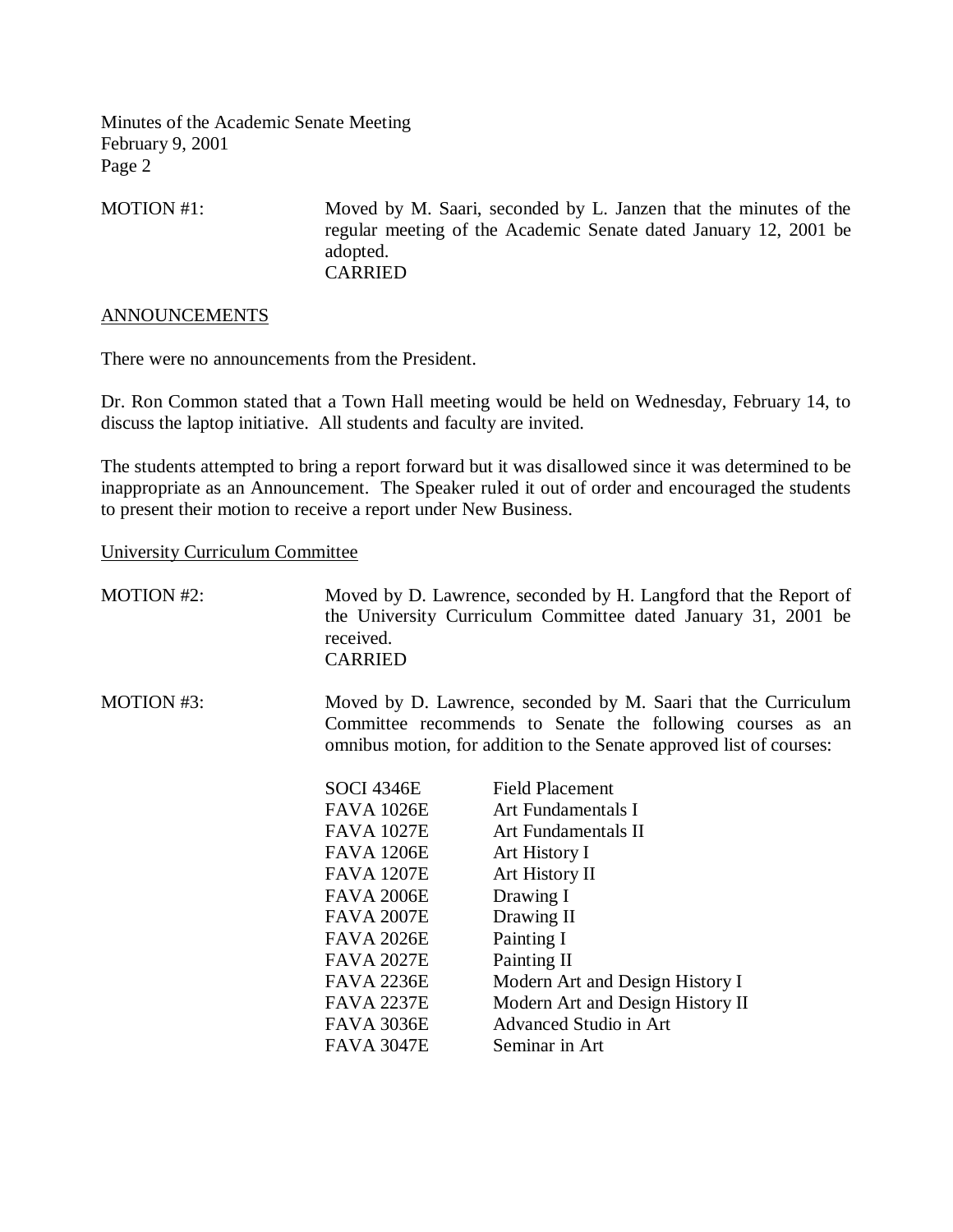| <b>FAVA 3086E</b> | Life Drawing I             |
|-------------------|----------------------------|
| <b>FAVA 3087E</b> | Life Drawing II            |
| <b>FAVA 3376E</b> | Canadian Art History I     |
| <b>FAVA 3377E</b> | Canadian Art History II    |
| <b>CLAS 2705E</b> | Greek and Roman Theatre    |
| WOMN 3056E        | Topics in Gender Relations |
| <b>WOMN 3117E</b> | Gender and the Bible       |
| <b>COSC 1657E</b> | <b>Operating Systems I</b> |
| <b>CARRIED</b>    |                            |

MOTION #4: Moved by D. Lawrence, seconded by D. Walton that the Curriculum Committee recommends to Senate the deletion of the following courses from the Senate approved list of courses:

| FAVA 1015E<br>Matrix Studio       |                                                            |
|-----------------------------------|------------------------------------------------------------|
| FAVA 1205E                        | An Introduction to Art History                             |
| <b>FAVA 2025E</b><br>Painting     |                                                            |
| Drawing<br>FAVA 2085E             |                                                            |
| <b>FAVA 2235E</b>                 | 19 <sup>th</sup> and 20 <sup>th</sup> Century European Art |
| <b>FAVA 3085E</b><br>Life Drawing |                                                            |
| FAVA 3375E                        | Visual Images of Canada                                    |
| CARRIED                           |                                                            |

MOTION #5: Moved by D. Lawrence, seconded by P. Barber that the Senate document entitled "Senate Academic Regulations and Policies September 2000" be amended by adding Section 31.0, namely, a new 3-year Bachelor of Arts in Fine Arts as outlined on pages 57 to 61 of the Curriculum Committee Report dated January 31, 2001. CARRIED

MOTION #6: Moved by D. Lawrence, seconded by H. Langford that the Senate document entitled "Senate Academic Regulations and Policies, September 2000" be amended to modify WOMN 3055E - Special Topics in Women's Studies. CARRIED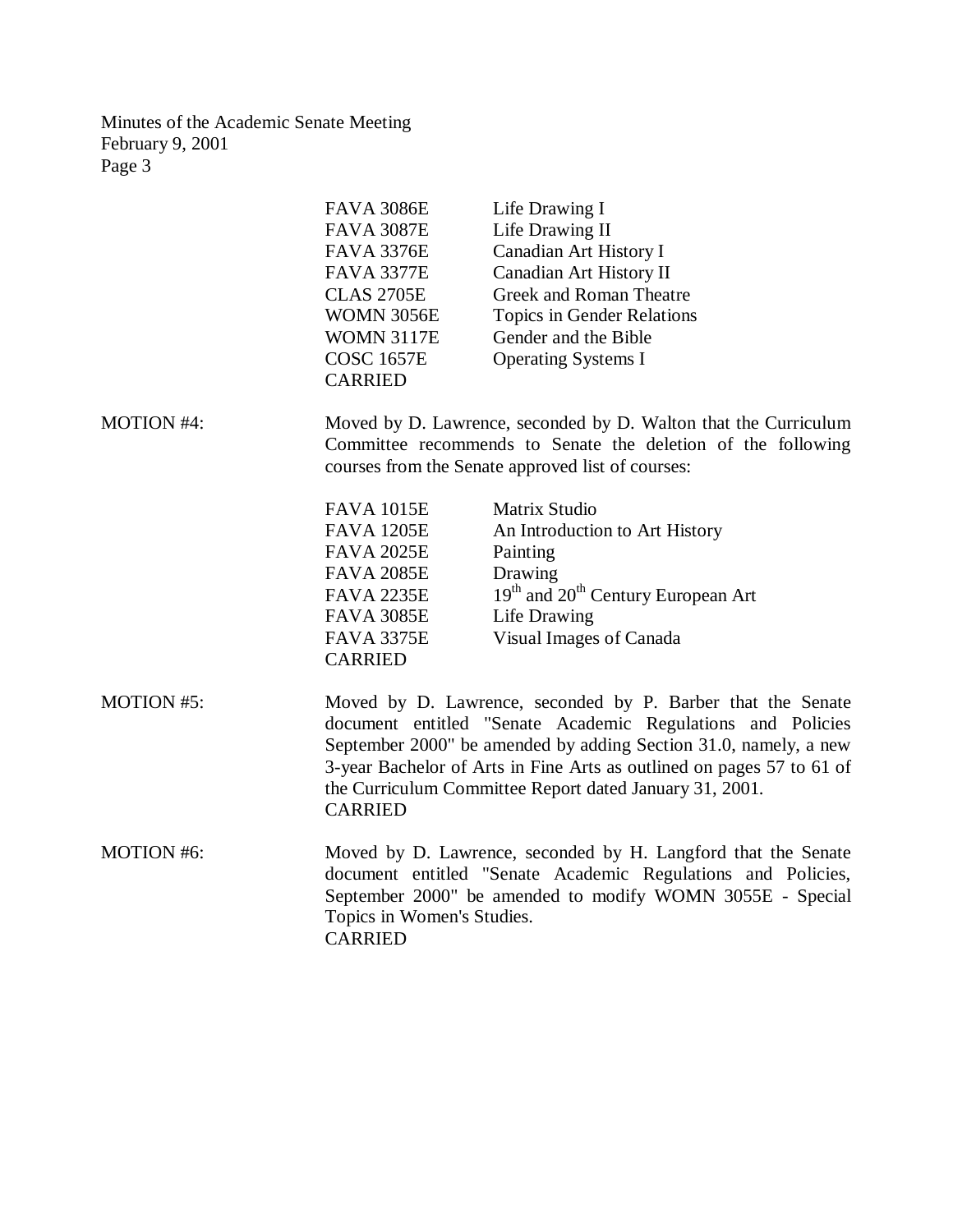- MOTION #7: Moved by D. Lawrence, seconded by A. Sparkes that the Senate document entitled "Senate Academic Regulations and Policies, September 2000" be amended so that all programs in the Faculty of Arts and Science change degree requirements for promotion and graduation to use the student's overall average where the current reference is to major average by replacing major average with "major or minor average." CARRIED
- MOTION #8: Moved by D. Lawrence, seconded by A. Sparkes that the Senate document entitled "Senate Academic Regulations and Policies, September 2000" be amended in Section 19.05 as outlined on pages 76 to 81 of the Curriculum Committee Report dated January 31, 2001. CARRIED
- MOTION #9: Moved by D. Lawrence, seconded by R. Bergquist that the Senate document entitled "Senate Academic Regulations and Policies, September 2000" be amended in Section 14.00 as outlined on pages 87 to 95 of the Curriculum Committee Report dated January 31, 2001. CARRIED
- MOTION #10: Moved by D. Lawrence, seconded by S. Muhlberger that Senate adopt the following policies for the development and/or revision of all honours and general degree programs within the Faculty of Arts and Science as outlined on pages 95 to 97 of the Curriculum Committee Report dated January 31, 2001. CARRIED

# Academic Planning Committee

| MOTION #11: | Moved by D. Marshall, seconded by R. Common that the Report of<br>the Academic Planning Committee dated January 11, 2001 be<br>received.<br><b>CARRIED</b>                                                                                     |
|-------------|------------------------------------------------------------------------------------------------------------------------------------------------------------------------------------------------------------------------------------------------|
| MOTION #12: | Moved by D. Marshall, seconded by R. Common that Senate<br>recommend to the Board through the President that the limited term<br>position in Mathematics in the Faculty of Education be converted to<br>tenure track status.<br><b>CARRIED</b> |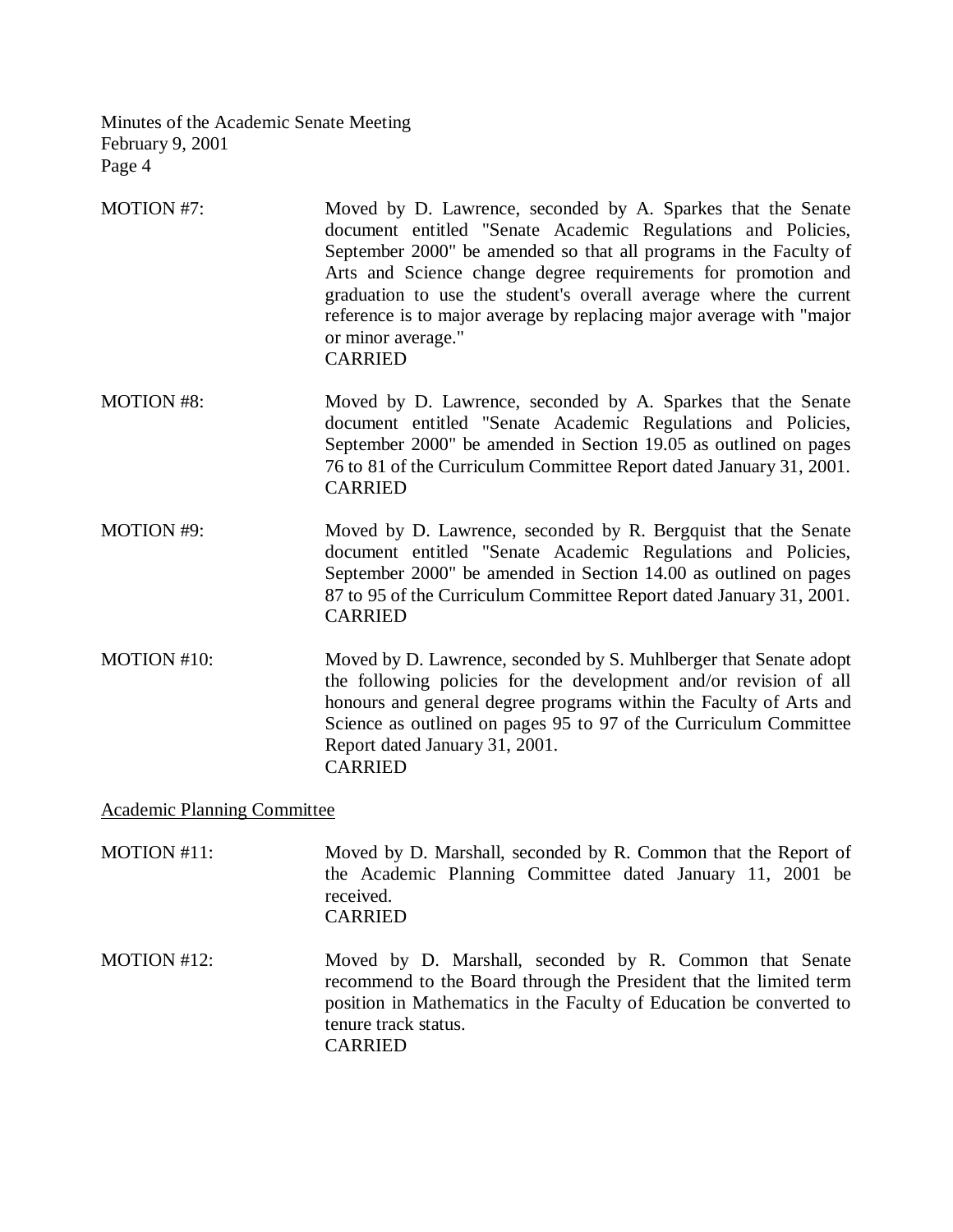MOTION #13: Moved by D. Marshall, seconded by R. Common that the Report of the Academic Planning Committee dated February 1, 2001 be received. CARRIED

Library Committee

MOTION #14: Moved by B. Nettlefold, seconded by P. Barber that the Report of the Library Committee dated January 16, 2001 be received. CARRIED

Admissions, Promotions and Petitions Committee

MOTION #15: Moved by R. Bergquist, seconded by D. Lawrence that the Report of the Admissions, Promotions and Petitions Committee dated January 17, 2001 be received. CARRIED

MOTION #16: Moved by R. Bergquist, seconded by D. Lawrence that the Senate document entitled "Senate Academic Regulations and Policies, September 2000" be amended in Section 2.28 by deleting subsections (b), (c) and (d) and amending subsection "a (iv)" with the following:

> (iv) Nipissing University will consider for admission to the Bachelor of Arts program (most majors), candidates who are not admissible under any published admissions category and who are 21 years of age or older, and who have been away from formal education for the past two years. Such candidates will be deemed to be Mature applicants. All candidates meeting the criteria for admission consideration as Mature applicants, will be eligible for admission on probation to a maximum of 18 credits. They would not be permitted to register in more than 3 courses (18 credits) per session until they had cleared probation and achieved a Writing Competency Test (WCT) score or "1" or "2". Upon clearing probation and achieving the WCT score of "1" or "2" such students would be clear to proceed in either full-time or parttime studies.

CARRIED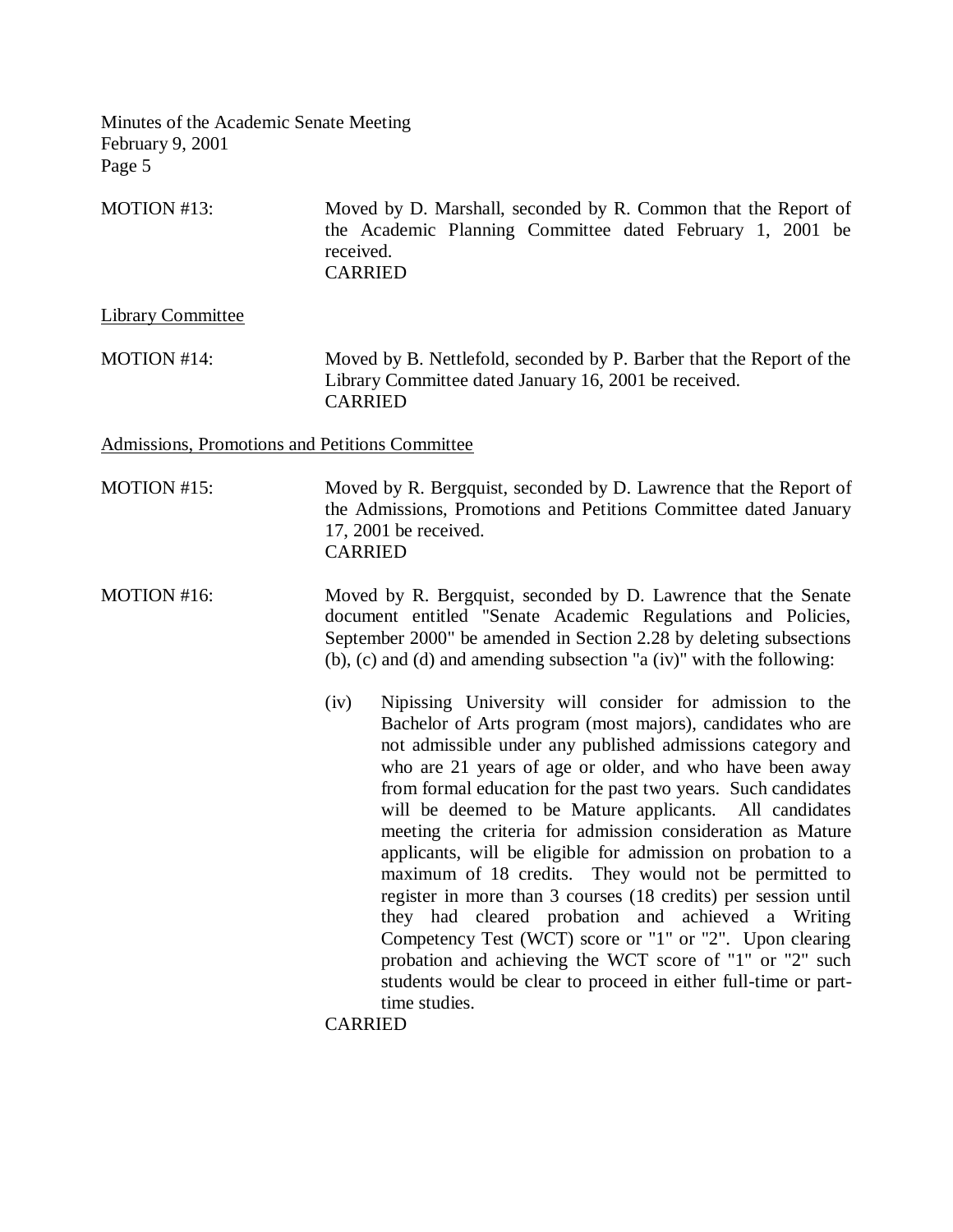University Research Council

MOTION #17: Moved by M. Wodlinger, seconded by G. Williams that the December Report of the University Research Council, dated 23 January 2001 be received. CARRIED MOTION #18: Moved by M. Wodlinger, seconded by D. Hall that the University Research Plan (for external funding agencies) be approved. CARRIED

### Reports from Senate Members Participating on Other University-Related Committees

Dr. Lorraine Janzen informed senators that the Workload Committee had prepared a survey to be released next week to all full-time senators. The purpose of the survey is to determine the relationship between research and faculty workload. The survey is a joint initiative of the administration and the Nipissing University Faculty Association. Senator Janzen encouraged senators to complete the survey by the deadline of February 26. She noted that all data collected will be anonymous.

# OTHER BUSINESS

MOTION #19: Moved by R. Bergquist, seconded by S. Muhlberger that Senate now elect one faculty senator from Arts and Science (excluding Biology) and one faculty senator from Education to serve on the Senate Selection Committee for the tenure track position in Biology. Other members of the Selection Committee include: Dave Hackett, Peter Nosko and Eric Mattson. CARRIED

> A. Sparkes nominated D. Flynn R. Common nominated R. Weeks

MOTION #20: Moved by M. Saari, seconded by J. Mroczkowski that nominations cease. CARRIED

Acclaimed: D. Flynn, R. Weeks

# NEW BUSINESS

MOTION #21: Moved by S. Muhlberger, seconded by W. Young that Senate consider receipt of the Report of the APT Committee dated February 9, 2001. CARRIED